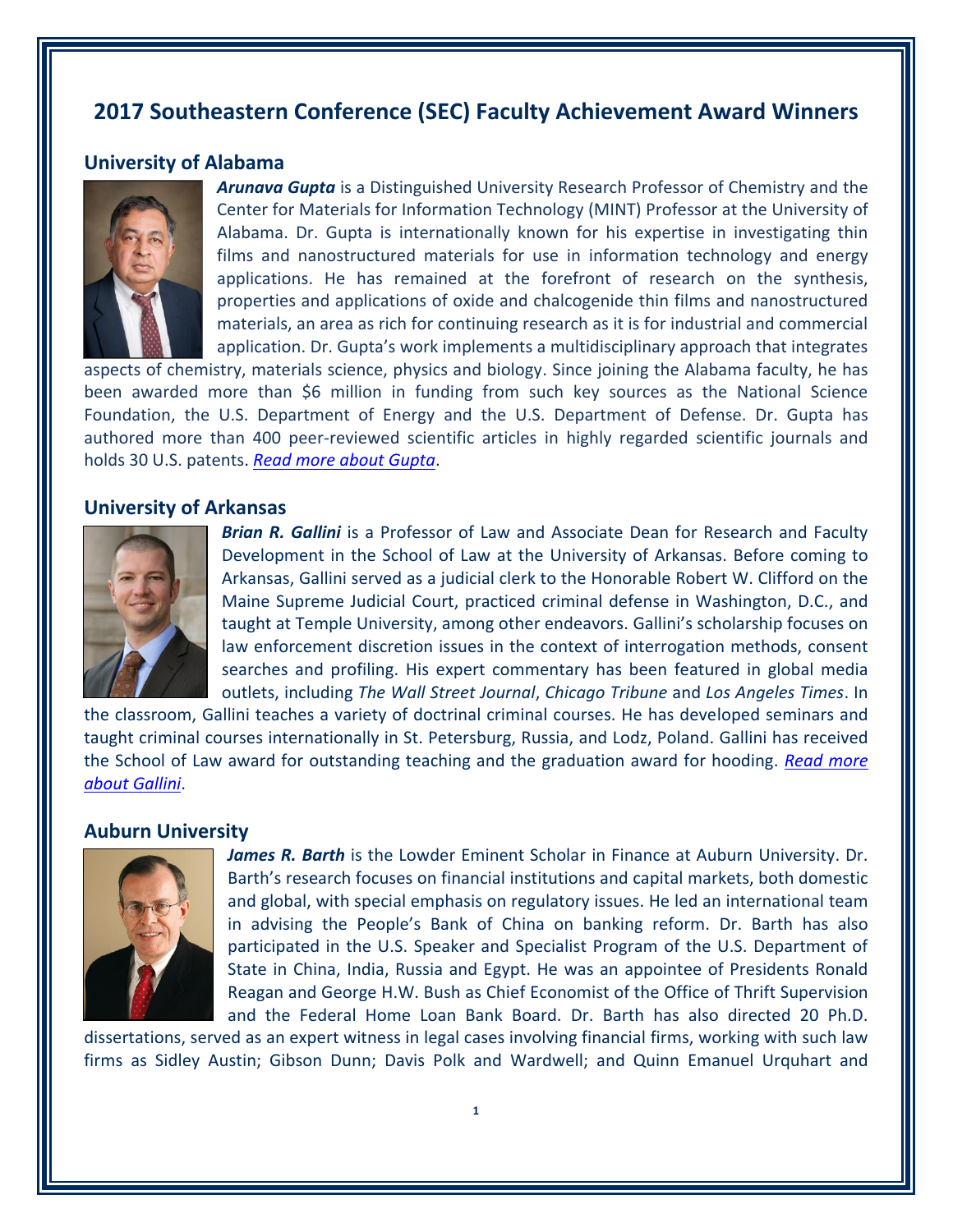Sullivan. He also serves on the advisory boards of several technology-oriented firms offering financial and health-related services. *[Read more about Dr. Barth](http://harbert.auburn.edu/~barthjr/)*.

# **University of Florida**



*George Christou* is a Distinguished Professor of Chemistry and holds the inaugural Drago Chair of Chemistry at the University of Florida. Dr. Christou's research is in transition metal chemistry and its applications to bioinorganic chemistry and nanoscale magnetic materials. In nanomagnetism, he was a pioneer of the new phenomenon of single-molecule magnetism, the ability of molecules to function as nanoscale magnets, with applications in quantum computing, spintronic, and other 21st century technologies. With quantum physics collaborators, he has codiscovered several new quantum phenomena in molecular magnetism. Dr.

Christou's work has led to more than 570 peer-reviewed publications. Recently, he has worked in a variety of other areas, such as supramolecular chemistry applied to magnetic molecules and molecular routes to single-size nanoscale metal oxides for catalysis and related applications. Dr. Christou founded the annual Florida Inorganic and Materials Symposium student meetings, encompassing 14 Florida universities and colleges. He is also an Honorary Professor at the London Centre for Nanotechnology and University College London. [Read more about Dr. Christou.](https://christou.chem.ufl.edu/)

### **University of Georgia**



*Roberto Docampo* is a Distinguished Research Professor of Cellular Biology and the Barbara and Sanford Orkin/Georgia Research Alliance Eminent Scholar at the University of Georgia. During his postdoctoral work, Dr. Docampo discovered the first and only example of a biochemical reaction in which two free radicals combine to form a high-energy compound, a mechanism that was later confirmed by structural studies. His lab found that trypanosomes possess a mitochondrial calcium uniporter of similar characteristics to those of the mammalian uniporter, a finding that was fundamental for the recent discovery of the gene encoding this uniporter in

mammals. Dr. Docampo has more than 300 peer-reviewed publications in top scientific journals and he is currently the principal investigator of three R01 and one R21 grants from the National Institutes of Health. He also has Brazilian funding for a second laboratory in Campinas, São Paulo. His graduate students and postdoctoral fellows have received many fellowships and awards, and Dr. Docampo has received several teaching and mentoring awards. *[Read more about Dr. Docampo](http://cellbio.uga.edu/directory/faculty/roberto-docampo)*.

#### **University of Kentucky**



*T. John Balk* is the William T. Bryan Professor of Materials Engineering at the University of Kentucky. Dr. Balk's research group works to understand structureproperty relationships in the behavior of metals, alloys and electronic materials, primarily systems that allow for the study of size effects related to mechanical properties. His group explores the deformation mechanisms that operate in nanoporous noble metals and nanoporous silicon. Dr. Balk and his students were the first to measure tensile properties of nanoporous gold, using a home-built mechanical testing system that enabled unprecedented precision in mechanical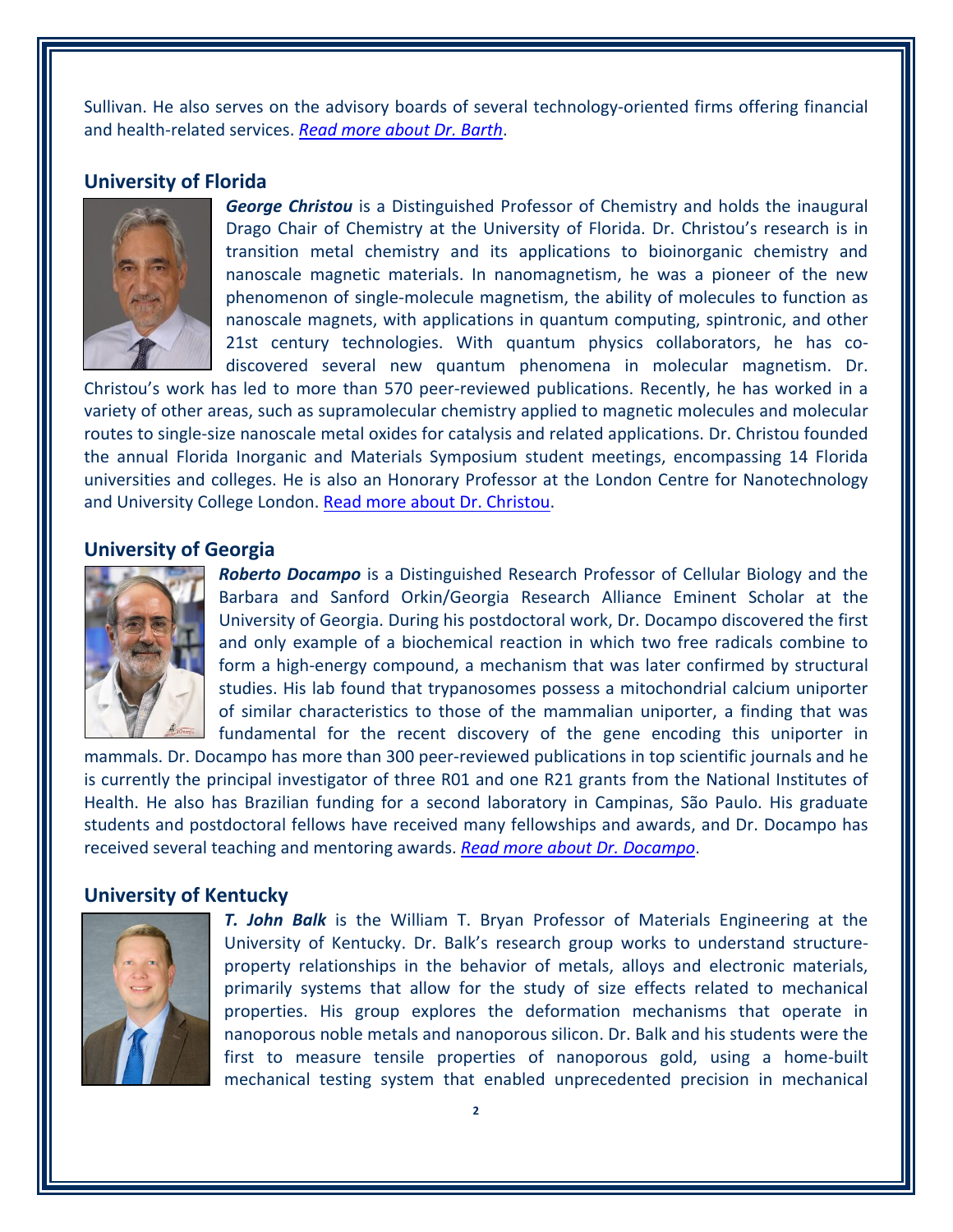analysis of this material. Dr. Balk has secured funding from a range of sources, including multiple grants from the National Science Foundation (NSF), Kentucky Science and Engineering Foundation and American Chemical Society (Petroleum Research Fund). He was honored with a CAREER Award from the NSF in 2008. *[Read more about Dr. Balk](https://www.engr.uky.edu/research/researchers/thomas-john-balk/)*.

#### **Louisiana State University**



*Susanne C. Brenner* is the Nicholson Professor of Mathematics at Louisiana State University, where she also holds a joint appointment at the LSU Center for Computation and Technology. Dr. Brenner's research is in numerical analysis and scientific computing, especially in the design and analysis of finite element methods and their fast solution methods. She has authored more than 100 research articles and is the co-author of the graduate text, *The Mathematical Theory of Finite Element Methods*, that is widely used around the world and has received more than 6,500 citations in Google Scholar. Dr. Brenner is the managing editor of *Mathematics of*

*Computation*, a premier journal in numerical analysis published by the American Mathematical Society. Her research has been supported by the National Science Foundation (NSF) and she is currently serving on the NSF Mathematical and Physical Sciences Advisory Committee. She is a fellow of the American Association for the Advancement of Science, American Mathematical Society and Society for Industrial and Applied Mathematics. *[Read more about Dr.](https://www.math.lsu.edu/~brenner/) Brenner*.

#### **University of Mississippi**



**Dale L. Flesher** is a Professor of Accountancy, Associate Dean in the Patterson School of Accountancy, and holds the Roland and Sheryl Burns Endowed Chair in Accountancy at the University of Mississippi. Dr. Flesher has authored more than 400 articles for more than 130 journals, including *The Accounting Review, Journal of Accountancy*, *Internal Auditor* and *Accounting Historians Journal*. His publications have made an impact on the nation and world. One of Dr. Flesher's books and many articles have been translated into Chinese by a publisher in the Peoples Republic of China, and he was once number one on Amazon's best-seller list in the United Arab

Emirates. In 1996, he served on a task force coordinating the centennial celebration of the CPA examination and served on the American Institute of CPAs' (AICPA) 125th anniversary task force. In 2011, Dr. Flesher was selected by the AICPA as the nation's outstanding accounting educator. He also received the 2011 Distinguished Research and Creative Achievement Award from Ole Miss, which is a lifetime achievement award. *[Read more about Dr. Flesher](http://www.olemiss.edu/people/acdlf)*.

## **Mississippi State University**



*Janice Chambers* is a Giles Distinguished Professor in the College of Veterinary Medicine and Director of the Center for Environmental Health Sciences at Mississippi State University. Dr. Chambers' research program places a major emphasis on organophosphate neurotoxicant toxicology and has included an investigation of potential neurochemical effects of organophosphate insecticides on development, as well as the metabolism of these insecticides, to better predict how much more vulnerable infants and children may be to adverse effects of insecticides than adults.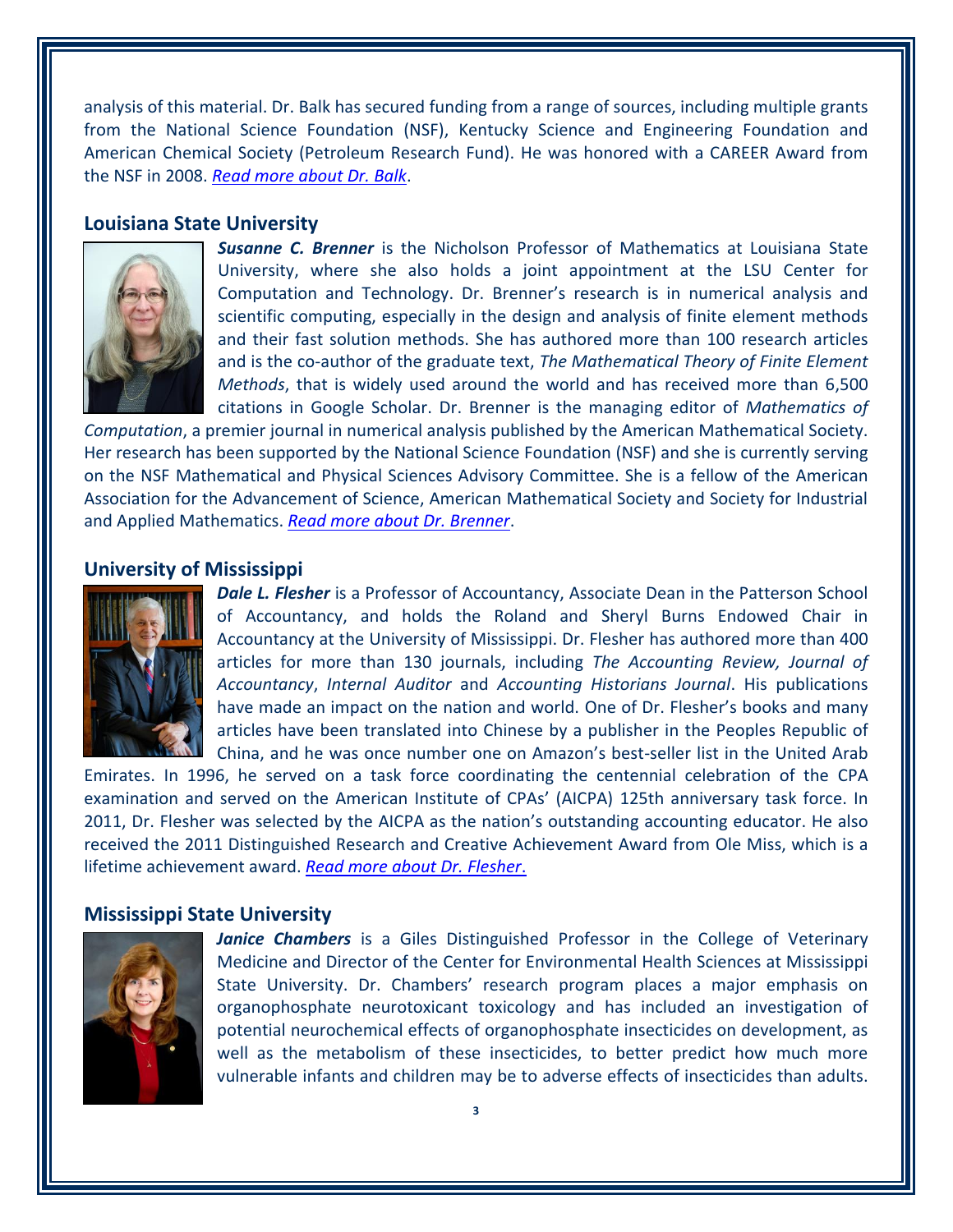Her research has also assessed the level of insecticide exposure people might experience from using flea collars on their pets. These projects were supported by grants from the National Institutes of Health and U.S. Environmental Protection Agency. Altogether, Dr. Chambers has been the principal investigator of approximately \$30 million in extramural funding with more than 110 peer-reviewed publications. She has board certification in toxicology from the American Board of Toxicology and the Academy of Toxicological Sciences. *[Read more about](http://www.cvm.msstate.edu/academics/departments-centers/basic-sciences/27-faculty-bio/faculty-basic-sciences/145-janice-e-chambers) Dr. Chambers*.

# **University of Missouri**



James A. Birchler is the Curators' Distinguished Professor of Biological Sciences at the University of Missouri. Dr. Birchler's research interests include the structure and behavior of chromosomes, centromere epigenetics, heterosis, polyploidy and aneuploidy, using maize as the model organism. His laboratory studies the consequences of dosage sensitive gene regulatory mechanisms in multicellular eukaryotes and their implications for the phenotype and evolutionary processes. Dr. Birchler has served on the editorial boards of *Genetics*, *The Plant Cell*, and *McGraw-Hill Yearbook of Science and Technology*, among others. He is a fellow of the

American Association for the Advancement of Science, St. Louis Academy of Science and the National Academy of Inventors. Dr. Birchler is also an Einstein Professor of the Chinese Academy of Sciences and a member of the U.S. National Academy of Sciences. *[Read more about Dr. Birchler](https://ipg.missouri.edu/faculty/birchler.cfm)*.

# **University of South Carolina**



*David S. Shields* is a Carolina Distinguished Professor in the Department of English at the University of South Carolina. Dr. Shields' scholarship explores three fields: early American literary culture, American performing arts photography and food studies. He edited the journal *Early American Literature* for a decade, collaborated in writing *A History of the Book in America* and the *Cambridge History of American Literature*, and compiled the now-standard anthology of colonial verse. Dr. Shields also owns one of the premier private collections of stage and cinema still photographs. His book *Still: American Silent Motion Picture Photography* (University of Chicago Press)

won the American Popular Culture Association's Ray Browne Award for the best single work on American Popular Culture in 2013. Dr. Shields is currently the Chairman of the Carolina Gold Rice Foundation, a nonprofit group whose mission is to preserve and restore the agriculture and cultivars of the American South. *[Read more about Dr. Shields](http://people.cas.sc.edu/dshields/)*.

# **University of Tennessee**



*Suzanne Lenhart* is a Chancellor's Professor of Mathematics at the University of Tennessee. Dr. Lenhart is an applied mathematician with research publications spanning several areas of biology, including HIV, bioreactors, feral hog dynamics and natural resource management. Her research in infectious disease includes models with animal, human and plant hosts and applications ranging from Johne's disease in dairy cattle to Mosaic disease in cassava plants. Dr. Lenhart has authored more than 180 journal articles and co-authored three books. She is a leader in the field in